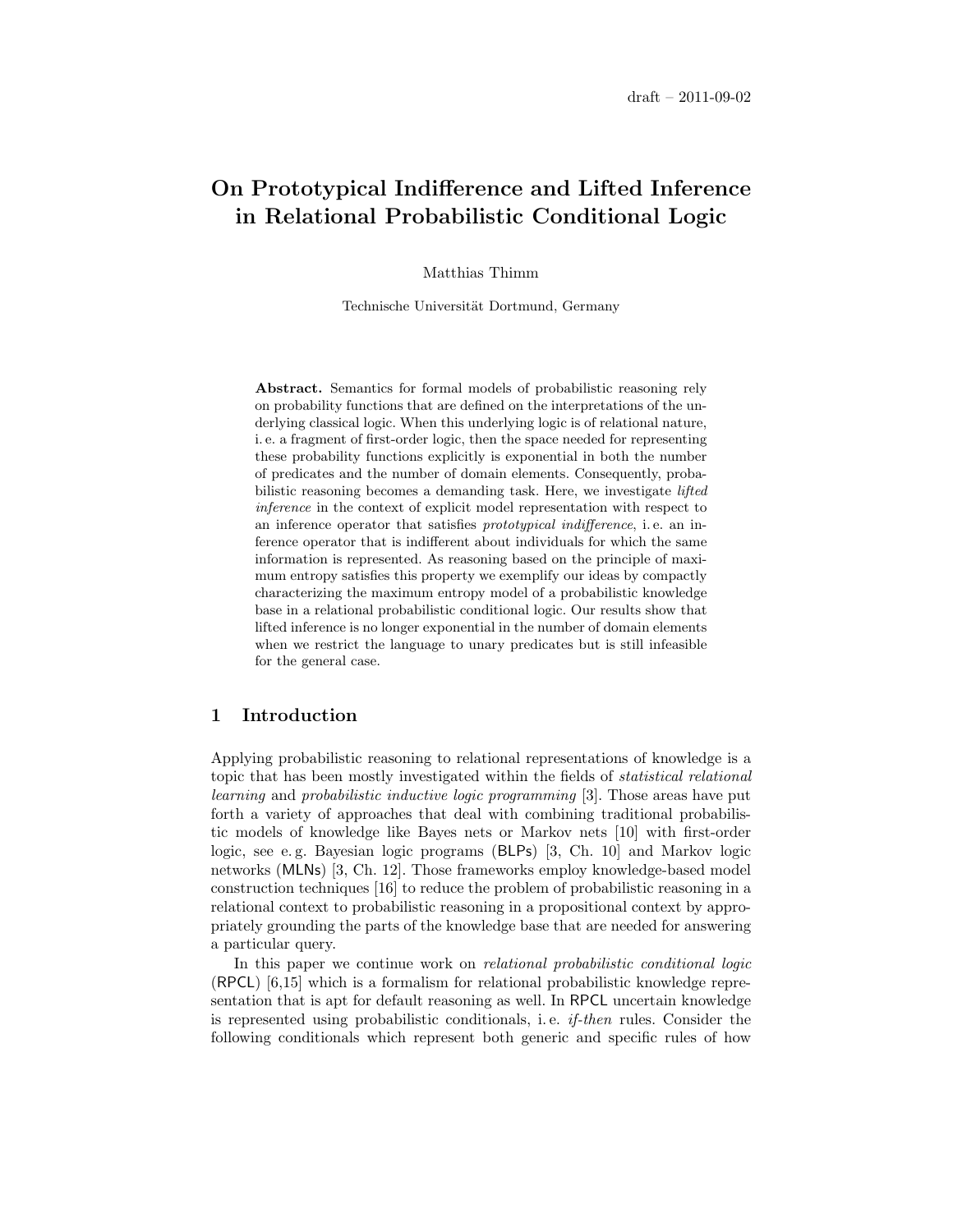elephants like their keepers (the example is inspired by [\[2\]](#page-14-5)):

 $r_1 =_{def} (likes(X, Y) | element(X) \wedge keeper(Y))[0.6]$ 

 $r_2 =_{def} (likes(X, freq) | elephant(X) \wedge keeper(fred))[0.4]$ 

 $r_3 =_{def} (likes(clyde, freq) | elephant(clyde) \wedge keeper(fred))[0.7]$ 

In many approaches to statistical relational learning such as BLPs relational rules are grounded, and the probability is attached to each instance. There,  $r_1$ becomes the set  $\{(likes(a, b) | elephant(a) \wedge keeper(b))[0.6] \mid a, b \in U\}$  where U is some pool of constant symbols. As one can see, using naive grounding approaches renders the set of probabilistic conditionals from above inconsistent as there are instances of  $r_1$  which contradict instances of  $r_2$  and  $r_3$ . In [\[6\]](#page-14-3) two novel semantics for relational probabilistic conditionals are introduced that avoid this problem. Further, by employing the principle of maximum entropy [\[9\]](#page-14-6) one obtains a commonsense reasoning behavior [\[15\]](#page-14-4).

Probabilistic reasoning in relational domains is, in general, a demanding task and there has been some efforts to speed up inference by exploiting structural equivalence in probabilistic knowledge [\[11\]](#page-14-7). This so-called lifted inference has been applied to e. g. parametrized belief networks and performed well in empirical experiments, cf. [\[13,](#page-14-8)[8\]](#page-14-9). In this paper, we investigate lifted inference in RPCL. Our approach relies on the property of prototypical indifference which is satisfied by the maximum entropy approaches proposed in [\[6,](#page-14-3)[15\]](#page-14-4). Basically, this property states that if a knowledge base  $R$  contains exactly the same information for constants  $c_1$  and  $c_2$  then reasoning with R is indifferent with respect to  $c_1$  and  $c_2$ . Consequently, the maximum entropy models of [\[6,](#page-14-3)[15\]](#page-14-4) carry a lot of redundant information. We introduce condensed probability functions as a compact way to represent those probability functions. Condensed probability functions are defined on reference worlds which subsume a whole set of first-order interpretations that model the same situation modulo exchanging equivalent constants. Using reference worlds and condensed probability functions we rephrase the maximum entropy models of [\[6](#page-14-3)[,15\]](#page-14-4) in a computationally feasible way.

The rest of this paper is organized as follows. In Section [2](#page-1-0) we briefly review the semantical and inferential approaches of [\[6,](#page-14-3)[15\]](#page-14-4). In Section [3](#page-5-0) we introduce condensed probability functions as a compact way to represent prototypically uniform probability functions. Afterwards, we propose our approach to lifted inference in Section [4](#page-7-0) and analyze its advantages in Section [5.](#page-9-0) In Section [6](#page-10-0) we briefly discuss the issue of extending our approach to non-unary languages. In Section [7](#page-11-0) we review related work and in Section [8](#page-13-0) we conclude. All proofs of technical results can be found in an online appendix<sup>[1](#page-1-1)</sup>.

# <span id="page-1-0"></span>2 Relational Probabilistic Conditional Logic and Inductive Reasoning

In the following, we give a brief overview on the syntax of relational probabilistic conditional logic (RPCL) and averaging and aggregating semantics, see [\[6\]](#page-14-3) for a

<span id="page-1-1"></span> $^1$ [http://ls1-www.cs.tu-dortmund.de/~thimm/misc/thimm\\_lifted\\_dkb11\\_proofs.pdf](http://ls1-www.cs.tu-dortmund.de/~thimm/misc/thimm_lifted_dkb11_proofs.pdf)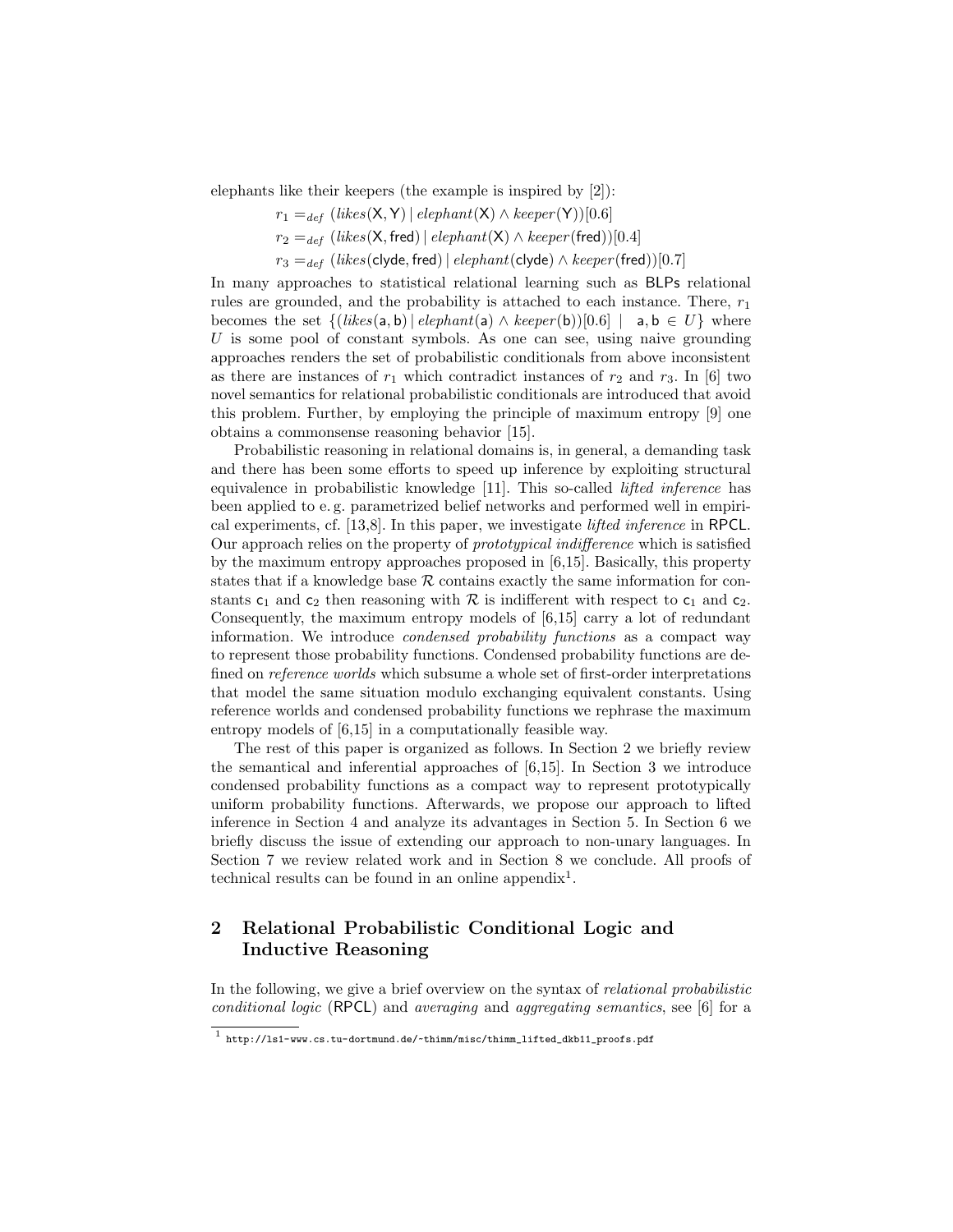discussion. We consider only a fragment of a first-order language, so let  $\Sigma$  be a first-order signature consisting of a finite set of predicate symbols and without functions of arity greater than zero. We also assume that  $\Sigma$  contains some fixed and finite set of constant symbols  $U_{\Sigma}$ , i.e. functions of arity zero. An *atom* is a predicate together with some terms (variables or constant symbols), e.g., if  $a/3$ is a predicate of arity three,  $a, b \in U_{\Sigma}$  and X is a variable then  $a(a, X, b)$  is an atom. Let  $\mathcal{L}_{\Sigma}$  be the corresponding first-order language over the signature  $\Sigma$  that is generated in the usual way using negation, conjunction, and disjunction, but without quantifiers. If appropriate we abbreviate conjunctions  $\phi \wedge \psi$  by  $\phi \psi$  and negation  $\neg \psi$  by  $\overline{\psi}$ . We denote constants with a beginning lowercase, variables with a beginning uppercase letter, and vectors of these with  $\vec{a}$  resp.  $\chi$ .

The central notion of RPCL is the probabilistic conditional, see also [\[12\]](#page-14-10).

**Definition 1.** Let  $\psi, \phi \in \mathcal{L}_{\Sigma}$  be some formulas and  $d \in [0,1]$ . Then  $(\psi | \phi) [d]$  is called a probabilistic conditional.

A probabilistic conditional  $(\psi | \phi) [d]$  is meant to represent the uncertain rule "if  $\phi$  then  $\psi$  with probability d". If  $\phi$  is tautological, i.e., if  $\phi \equiv \top$ , we abbreviate  $(\psi | \phi) [d]$  by  $(\psi) [d]$  and call  $(\psi) [d]$  a probabilistic fact. A knowledge base R is a finite set of probabilistic conditionals.

For a formula  $\phi \in \mathcal{L}_{\Sigma}$  let  $\text{Const}(\phi) \subseteq U_{\Sigma}$  denote the set of constant symbols appearing in  $\psi$  and let  $\text{Var}(\psi)$  denote the set of variable symbols appearing in  $\psi$ . The operators Const(.) and Var(.) are extended to probabilistic conditionals and knowledge bases in the usual way. Let now  $x$  be either a formula, a probabilistic conditional, or a knowledge base. If  $Var(x) = \emptyset$  then x is called *ground.* Furthermore, let  $\text{gnd}_{\Sigma}(x)$  denote the set of ground instances of x with respect to the constant symbols in  $U_{\Sigma}$ . For example, if  $U_{\Sigma} = {\mathfrak c}_1, {\mathfrak c}_2, {\mathfrak c}_3$  and  $a(X) \in \mathcal{L}_{\Sigma}$  then  $\textsf{gnd}_{\Sigma}(a(X)) = \{a(c_1), a(c_2), a(c_3)\}.$  Note that for ground x we have gnd  $\Gamma(x) = \{x\}.$ 

In order to interpret the classical formulas within conditionals we use Herbrand interpretations, i.e. sets of ground atoms of  $\Sigma$ . Let  $\Omega(\Sigma)$  denote the set of all Herbrand interpretations for the signature  $\Sigma$ . If  $\phi \in \mathcal{L}_{\Sigma}$  is ground then  $\omega \in \Omega(\Sigma)$  satisfies  $\phi$ , denoted by  $\omega \models^{\mathbf{F}} \phi$ , by the usual definition. Note that every  $\omega \in \Omega(\Sigma)$  is finite and  $\Omega(\Sigma)$  is finite as well as  $\Sigma$  contains only finitely many predicate and constant symbols. Semantics are given to relational probabilistic conditionals by means of probability functions  $P: \Omega(\Sigma) \to [0,1]$ , so let  $\mathcal{P}^{\text{F}}(\Sigma)$  denote the set of all these probability functions. A probability function  $P \in \mathcal{P}^{\mathrm{F}}(\Sigma)$  is extended to ground formulas  $\phi \in \mathcal{L}_{\Sigma}$  via

$$
P(\phi) =_{def} \sum_{\omega \in \Omega(\Sigma), \ \omega \models^{\mathcal{F}} \phi} P(\omega) \quad . \tag{1}
$$

The approach of *averaging semantics* interprets a probabilistic conditional  $r =$  $(\psi | \phi) [d]$  with variables by imposing that the average conditional probability of the instances of  $(\psi | \phi)[d]$  matches d. For a probability function  $P \in \mathcal{P}^{\mathbb{F}}(\Sigma)$  we abbreviate with  $\text{gnd}_{\Sigma}^{P}(r) =_{def} \{ (\phi' | \psi') [d] \in \text{gnd}_{\Sigma}(r) | P(\psi') > 0 \}$  the set of ground instances of  $r$  for which the premise has a non-zero probability in  $P$ .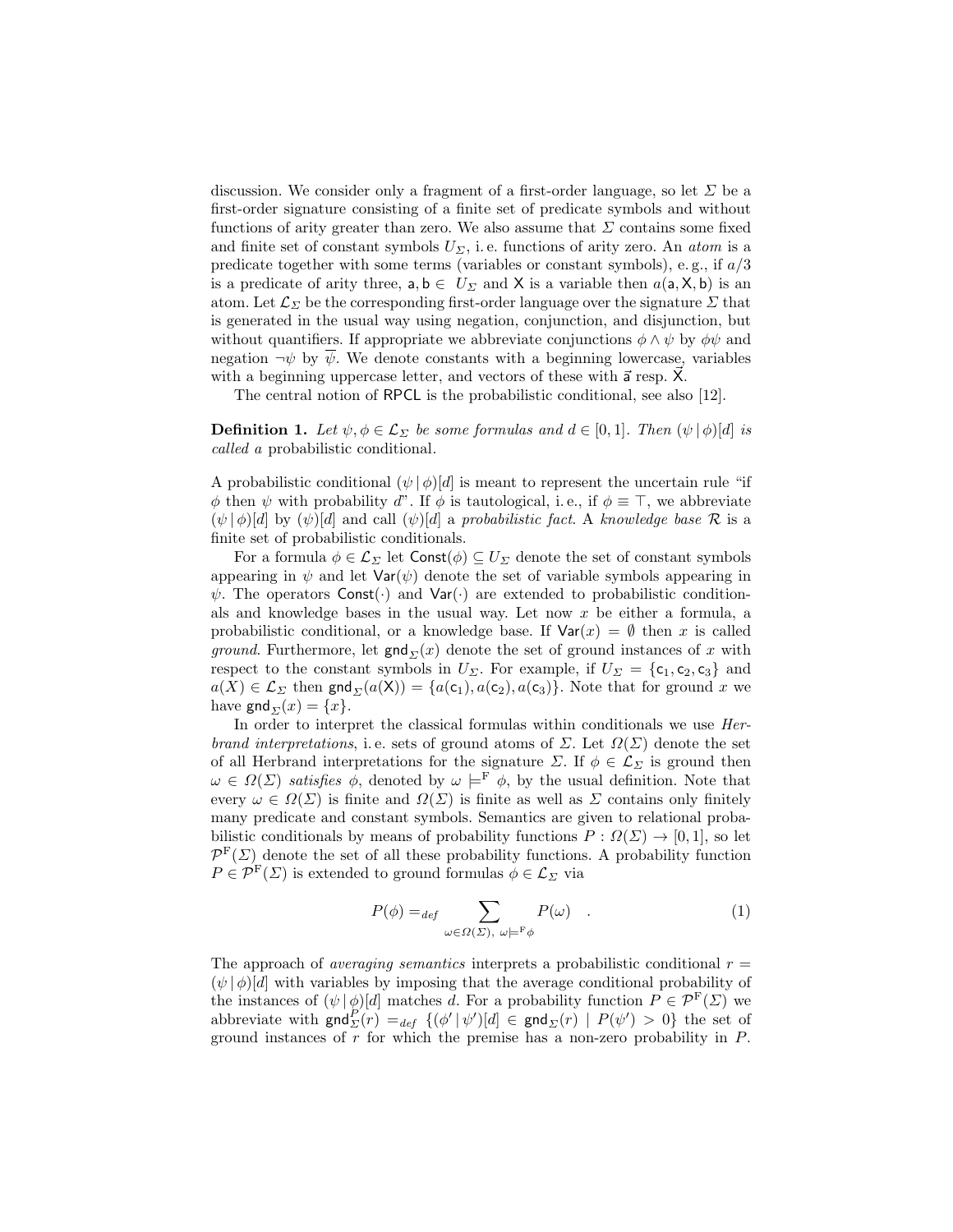Then P  $\emptyset$ -satisfies  $r = (\psi | \phi) [d]$   $(P \models_{\emptyset}^{pr} r)$  iff  $|\text{gnd}_{\Sigma}^{P}(r)| > 0$  and

$$
\frac{\sum\limits_{(\psi' \mid \phi')\mid d\mid \in \text{gnd}_{\Sigma}^{P}((\psi \mid \phi)[d])} P(\psi' \mid \phi')}{|\text{gnd}_{\Sigma}^{P}((\psi \mid \phi)[d])|} = d \quad . \tag{2}
$$

The interpretation behind the above equation is that a probability function P  $\varnothing$ -satisfies a probabilistic conditional  $(\psi | \phi)[d]$  if the average of probabilities of the individual instances of  $(\psi | \phi) [d]$  is d. By considering only those ground instances where the premise has probability greater zero we average only over the probabilities of ground instances that are relevant for the open conditional.

*Example 1.* Consider the probabilistic conditional  $r = (b(X) | a(X))[0.7]$  and  $U_{\Sigma}$  ${c_1, c_2, c_3}$ . Let P be a probability function with  $P(a(c_1)) > 0$ ,  $P(a(c_2)) > 0$ , and  $P(a(c_3)) > 0$ . If e.g.  $P(b(c_1) | a(c_1)) = 0.9$ ,  $P(b(c_2) | a(c_2)) = P(b(c_3) | a(c_3)) =$ 0.6 then  $P \models_{\varnothing}^{pr} r$ .

The similar approach of *aggregating semantics* is defined as follows<sup>[2](#page-3-0)</sup>. A probability function P  $\odot$ -satisfies a probabilistic conditional  $r = (\psi | \phi) [d]$  (P  $\models_{\odot}^{pr}$  $(\psi | \phi) [d]$ ) iff  $\sum_{(\psi' | \phi') [d] \in \mathsf{gnd}^P_{\Sigma}((\psi | \phi) [d])} P(\phi') > 0$  and

$$
\frac{\sum\limits_{(\psi'\,|\,\phi')\,[d]\in\mathsf{gnd}_\varSigma((\psi\,|\,\phi)[d])}P(\psi'\phi')}{\sum\limits_{(\psi'\,|\,\phi')\,[d]\in\mathsf{gnd}_\varSigma((\psi\,|\,\phi)[d])}P(\phi')}=d\quad.
$$

For a knowledge base  $\mathcal R$  it holds that  $P \models_{\varnothing}^{pr} \mathcal R (P \models_{\varnothing}^{pr} \mathcal R)$  iff  $P \models_{\varnothing}^{pr} r (P \models_{\varnothing}^{pr} r)$ for all  $r \in \mathcal{R}$ . A knowledge base  $\mathcal R$  is  $\mathcal O$ -consistent ( $\odot$ -consistent) if there is a probability function P with  $P \models_{\varnothing}^{pr} \mathcal{R} (P \models_{\odot}^{pr} \mathcal{R})$ . Both averaging and aggregating semantics are extensions of the standard semantics for propositional probabilistic conditional logic. More precisely, if  $r = (\psi | \phi) [d]$  is a ground probabilistic conditional, i.e.  $\text{Var}(r) = \emptyset$ , then  $P \models_{\varnothing}^{pr} r$  iff  $P \models_{\varnothing}^{pr} r$  iff  $P(\phi) > 0$  and  $P(\psi | \phi) = P(\psi \phi)/P(\phi) = d$ . However, the semantics are quite different in general, see [\[14\]](#page-14-11) for a discussion.

In the following, let  $\circ \in \{\emptyset, \odot\}$  be one of the semantics presented above. One can define a model-based inductive reasoning operator  $\mathcal{I}_{\circ}\text{—which maps a}$ knowledge base R onto a "suitable" probability function  $\mathcal{I}_{\text{o}}(\mathcal{R})$  with  $\mathcal{I}_{\text{o}}(\mathcal{R}) \models^{\text{pr}}_{\text{o}}$  $\mathcal{R}$ —as follows, cf. [\[9\]](#page-14-6). Let the *entropy*  $H(P)$  of a probability function  $P \in \mathcal{P}^{\mathrm{F}}(\Sigma)$ be defined via  $H(P) = -\sum_{\omega \in \Omega(\Sigma)} P(\omega) \mathsf{Id} P(\omega).^{3}$  $H(P) = -\sum_{\omega \in \Omega(\Sigma)} P(\omega) \mathsf{Id} P(\omega).^{3}$  $H(P) = -\sum_{\omega \in \Omega(\Sigma)} P(\omega) \mathsf{Id} P(\omega).^{3}$  The entropy measures the amount of indeterminateness of a probability function P. By selecting a model of a knowledge base  $R$  that has maximal entropy one gets a probability function that both satisfies all conditionals in  $R$  and adds as less additional information (in the information-theoretic sense) as possible [\[9\]](#page-14-6).

**Definition 2.** Let R be  $\circ$ -consistent. Then the maximum entropy model  $\mathcal{I}_{\circ}(\mathcal{R})$ of R is defined via

<span id="page-3-2"></span>
$$
\mathcal{I}_\circ(\mathcal{R}) = \arg\max_{P \models^{\mathcal{P}^r}_{\circ} \mathcal{R}} H(P) \quad . \tag{3}
$$

<span id="page-3-0"></span> $2$  For a justification for the aggregating semantics see [\[6,](#page-14-3)[14\]](#page-14-11).

<span id="page-3-1"></span><sup>&</sup>lt;sup>3</sup> ld x is the binary logarithm of x with  $0 \, \text{Id} \, 0 = 0$ .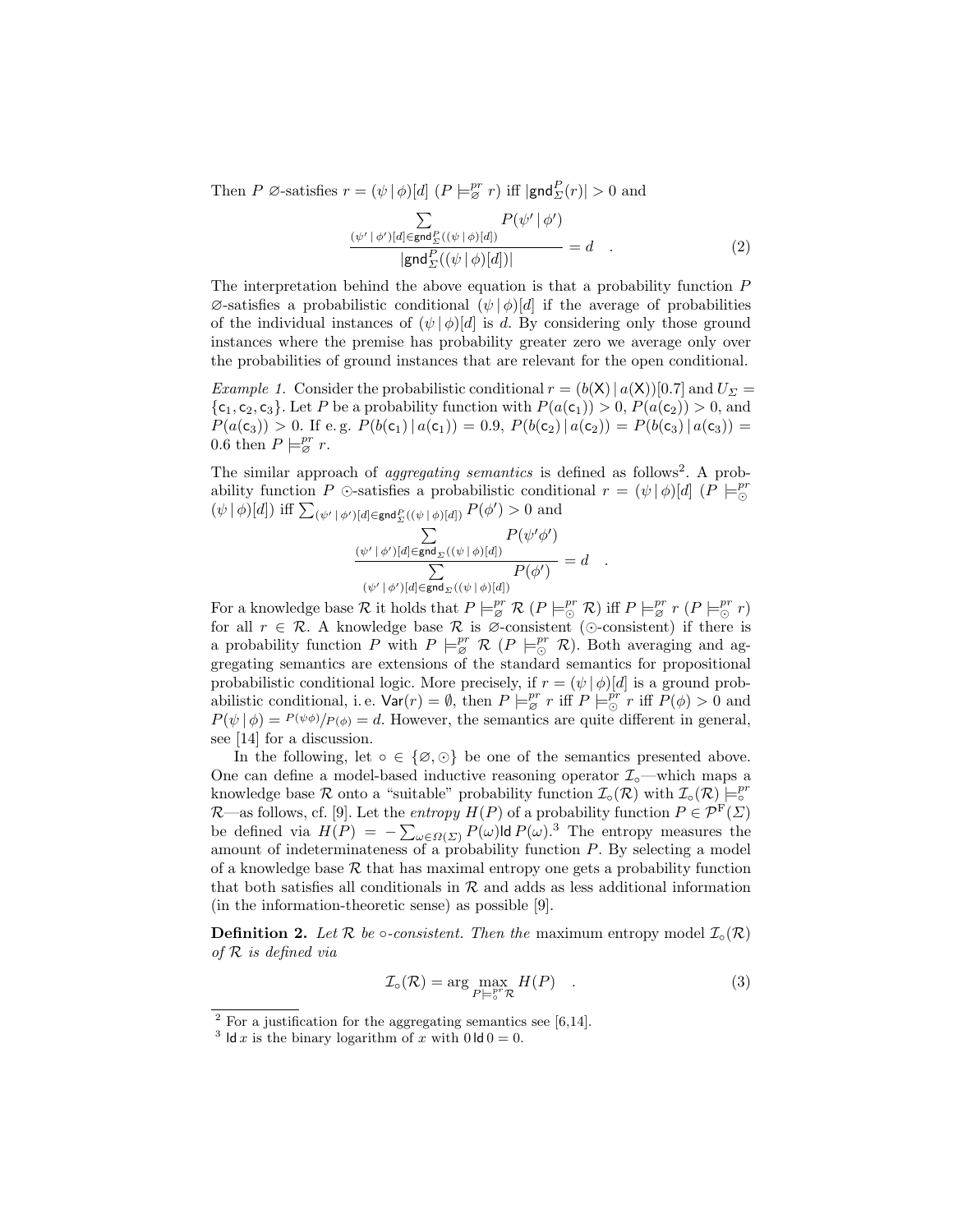Note that  $\mathcal{I}_{\emptyset}(\mathcal{R})$  has not yet proven to be well-defined in general, see [\[14\]](#page-14-11) for a discussion. But—as this issue is not the topic of the current work—we assume in the following that [\(3\)](#page-3-2) is always well-defined.

Inference via  $\mathcal{I}_0$  satisfies a series of rationality postulates such as the System P properties [\[15\]](#page-14-4) and several properties for relational probabilistic reasoning [\[14\]](#page-14-11). One of this properties is prototypical indifference which can be exploited for our purpose of lifted inference. In order to state this property we need some further notation. If  $x$  is either a formula, a probabilistic conditional, or a knowledge base and  $c_1, c_2 \in U_\Sigma$  then  $x[c_1 \leftrightarrow c_2]$  is the same as x except that every occurrence of  $c_1$  is replaced with  $c_2$  and vice versa.

<span id="page-4-1"></span>**Definition 3.** Let R be a knowledge base. The constants  $c_1, c_2 \in U_\Sigma$  are Requivalent  $(c_1 \equiv_{\mathcal{R}} c_2)$  iff  $\mathcal{R} = \mathcal{R}[c_1 \leftrightarrow c_2]$ .

Observe that  $\equiv_{\mathcal{R}}$  is indeed an equivalence relation. Two  $\mathcal{R}$ -equivalent constants  $c_1$  and  $c_2$  are indistinguishable with respect to knowledge base R. That is, R models exactly the same knowledge on both  $c_1$  and  $c_2$ . Also note that every two  $c_1, c_2 \in U_\Sigma$  with  $c_1, c_2 \notin \text{Const}(\mathcal{R})$  are  $\mathcal{R}$ -equivalent.

**Definition 4.** A set  $S = \{c' \mid c' \equiv_{\mathcal{R}} c\} \subseteq U_{\Sigma}$  for  $c \in U_{\Sigma}$  is called R-equivalence class and  $\mathfrak{S}(\mathcal{R})$  is the set of all R-equivalence classes.

In [\[6\]](#page-14-3) it has been shown that  $\mathcal{I}_\circ$  satisfies the following property of prototypical indifference.

<span id="page-4-0"></span>**Theorem 1** (Prototypical indifference). If R is  $\circ$ -consistent then  $c_1 \equiv_R c_2$ implies  $\mathcal{I}_{\circ}(\mathcal{R})(\psi) = \mathcal{I}_{\circ}(\mathcal{R})(\psi[\mathsf{c}_1 \leftrightarrow \mathsf{c}_2])$  for every ground formula  $\psi$ .

The above theorem implies that the probability function  $\mathcal{I}_{\text{o}}(\mathcal{R})$  carries a lot of redundant information. Consider the following example.

<span id="page-4-2"></span>Example 2. Let  $U_{\Sigma} =_{def}$  {tweety, huey, dewey, louie} be a set of constant symbols and let  $\mathcal{R}_{\text{birds}} =_{def} \{(\text{flies}(X))[0.8], (\text{flies}(tweety))[0.3]\}\)$  be a knowledge base stating that 80 % of all birds fly and that Tweety flies only up to a degree of belief of 0.3. Consider now the probability function  $P^* = \mathcal{I}^{\circ}(\mathcal{R}_{\text{birds}})$  which is defined on the set of Herbrand interpretations  $\Omega(\Sigma) = {\omega_0, \ldots, \omega_{15}}$  with e.g.

$$
\omega_5 =_{def} \{ flies(\text{tweety}), flies(\text{huey})\} \qquad \omega_6 =_{def} \{ flies(\text{tweety}), flies(\text{dewey})\}
$$
\n
$$
\omega_7 =_{def} \{ flies(\text{tweety}), flies(\text{louie})\} \qquad \omega_8 =_{def} \{ flies(\text{huey}), flies(\text{dewey})\}
$$
\n
$$
\omega_9 =_{def} \{ flies(\text{huey}), flies(\text{louie})\} \qquad \omega_{10} =_{def} \{ flies(\text{dewey}), flies(\text{louie})\}
$$

The R-equivalence classes  $\mathfrak{S}(\mathcal{R}) = \{S_1, S_2\}$  of R are given by  $S_1 = \{\text{tweety}\}\$ and  $S_2 = \{\text{huey}, \text{dewey}, \text{louie}\}\$  and due to Theorem [1](#page-4-0) it follows that e.g.  $P^*(\psi) =$  $P^*(\psi)$ huey  $\leftrightarrow$  dewey) for every ground sentence  $\psi$ . In particular, as every  $\omega \in$  $\Omega(\Sigma)$  can be understood as a ground conjunction we obtain  $P^*(\omega_5) = P^*(\omega_6)$  $P^*(\omega_7)$ . Therefore, it suffices to represent  $P^*$  by only eight Herbrand interpretations as the other eight contain only redundant information.

For the rest of this paper we elaborate on the idea suggested in the above example.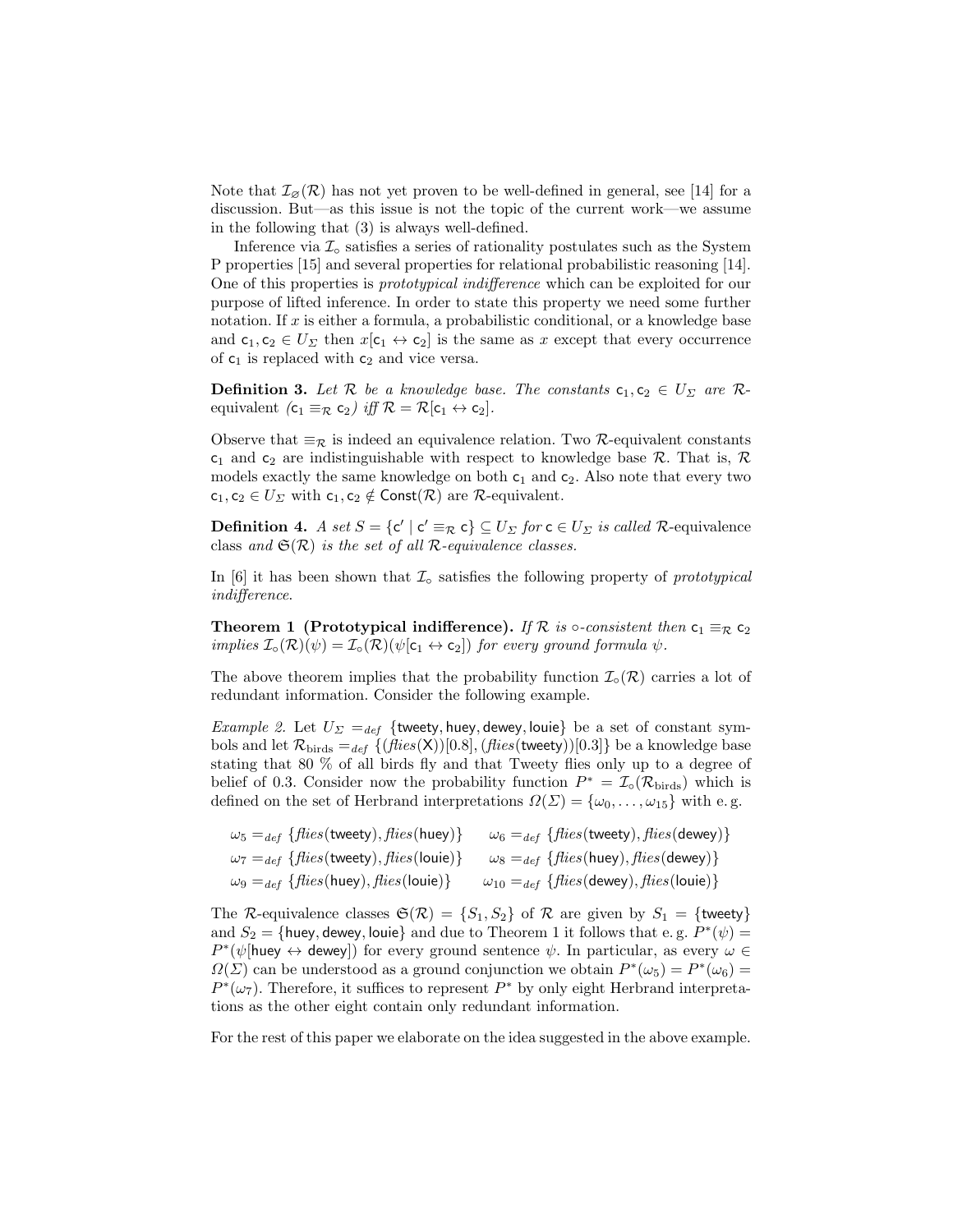# <span id="page-5-0"></span>3 Condensed Probability Functions

In the previous section the notion of R-equivalence has been introduced as a relation among constant symbols, cf. Definition [3.](#page-4-1) We can generalize this relation to be applicable on Herbrand interpretations as follows. Let  $\mathfrak{S}(\mathcal{R}) = \{S_1, \ldots, S_n\}.$ 

**Definition 5.** Let  $\omega_1, \omega_2 \in \Omega(\Sigma)$ . Then  $\omega_1$  and  $\omega_2$  are R-equivalent, denoted by  $\omega_1 \equiv_{\mathcal{R}} \omega_2$ , if there is some  $G \in \mathbb{N}$  and a set  $T = \{(\mathsf{c}_1^1, \mathsf{c}_2^1), \ldots, (\mathsf{c}_1^G, \mathsf{c}_2^G)\}\$  $\subseteq S_1 \times S_1 \cup \ldots \cup S_n \times S_n$  such that  $\omega_1 = \omega_2[c_1^1 \leftrightarrow c_2^1] \ldots [c_1^G \leftrightarrow c_2^G]$ .

Basically,  $\omega_1$  and  $\omega_2$  are  $\mathcal{R}$ -equivalent if we can permute elements within each  $\mathcal{R}$ equivalence class such that  $\omega_2$  becomes  $\omega_1$ , e.g. in Example [2](#page-4-2) we have  $\omega_5 \equiv_{\mathcal{R}_{\text{birds}}}$  $\omega_6 \equiv_{\mathcal{R}_{\text{birds}}} \omega_7$ . It is also easy to see that  $\equiv_{\mathcal{R}}$  is an equivalence relation and, therefore, both the R-equivalence class  $[\omega] =_{def} {\omega' \in \Omega(\Sigma) | \omega \equiv_{\mathcal{R}} \omega'}$  and the quotient set  $\Omega(\Sigma)/_{\equiv_{\mathcal{R}}} =_{def} \{ [\omega] \mid \omega \in \Omega(\Sigma) \}$  are well-defined.

**Proposition 1.** If  $\omega_1 \equiv_R \omega_2$  then  $\mathcal{I}_{\circ}(\omega_1) = \mathcal{I}_{\circ}(\omega_2)$ .

The above proposition states that the probability function  $\mathcal{I}_\circ$  carries a lot of redundant information stemming from the R-equivalence of certain  $\omega \in \Omega(\Sigma)$ . In the following, we exploit this observation by using  $\Omega(\Sigma)/_{\equiv_{\mathcal{R}}}$  instead of  $\Omega(\Sigma)$ for redefining  $\mathcal{I}_{\circ}$ . To do so, we go on by developing a method that enumerates the elements of  $\Omega(\Sigma)|_{\equiv_{\mathcal{R}}}$  in an effective way.

For the rest of this section we restrain our attention to signatures containing only unary predicates. Therefore, let  $Pred =_{def} \{p_1, \ldots, p_P\}$  be the set of unary predicates of  $\Sigma$ . We discuss the issue of generalizing our approach in Section [6.](#page-10-0)

**Definition 6.** A truth configuration t for Pred is an expression  $t =_{def} \dot{p}_1 \dots \dot{p}_P$ with  $\dot{p}_i \in \{p_i, \overline{p}_i\}$  for  $i = 1, \ldots, P$ . Let  $\Theta$  denote the set of all truth configurations.

A truth configuration is meant to characterize the state of a constant c in some interpretation as it enumerates which predicates apply for c and which do not. For a constant c and a truth configuration  $t = \dot{p}_1 \dots \dot{p}_P$  define  $t^{\wedge}(\mathsf{c}) =_{def} \dot{p}_1(\mathsf{c}) \wedge$  $\ldots \wedge \dot{p}_P(\mathsf{c})$ . Furthermore, for a ground sentence  $\phi$  and constants  $\mathsf{c}_1, \ldots, \mathsf{c}_n$  let

$$
\Theta(\phi, \mathsf{c}_1) =_{def} \{ t \in \Theta \mid t^{\wedge}(\mathsf{c}_1) \wedge \phi \not\models^{\mathsf{F}} \bot \} \n\Theta(\phi, \mathsf{c}_1, \ldots, \mathsf{c}_n) =_{def} \Theta(\phi, \mathsf{c}_1) \times \ldots \times \Theta(\phi, \mathsf{c}_n) .
$$

The set  $\Theta(\phi, \mathsf{c}_1)$  contains all those truth configurations t for a constant  $\mathsf{c}_1$  that are compatible with some sentence  $\phi$ . The set  $\Theta(\phi, c_1, \ldots, c_n)$  extends this notion to tuples of constants.

Example 3. Let  $Pred =_{def} \{p_1/1, p_2/1\}$  and let  $\psi =_{def} p_1(c) \wedge (p_2(c) \vee p_2(d)).$ Then it holds that  $\Theta(\phi, c) = \{p_1p_2, p_1\overline{p}_2\}.$ 

**Definition 7.** An instance assignment I is a function  $I : \mathfrak{S}(\mathcal{R}) \to \mathbb{N}_0$  with  $I(S_i) \leq |S_i|$  for all  $i = 1, \ldots, n$ . Let  $\mathfrak I$  denote the set of all instance assignments.

An instance assignment  $I$  assigns to each  $R$ -equivalence class the number of constants that are part of the current instance, see below.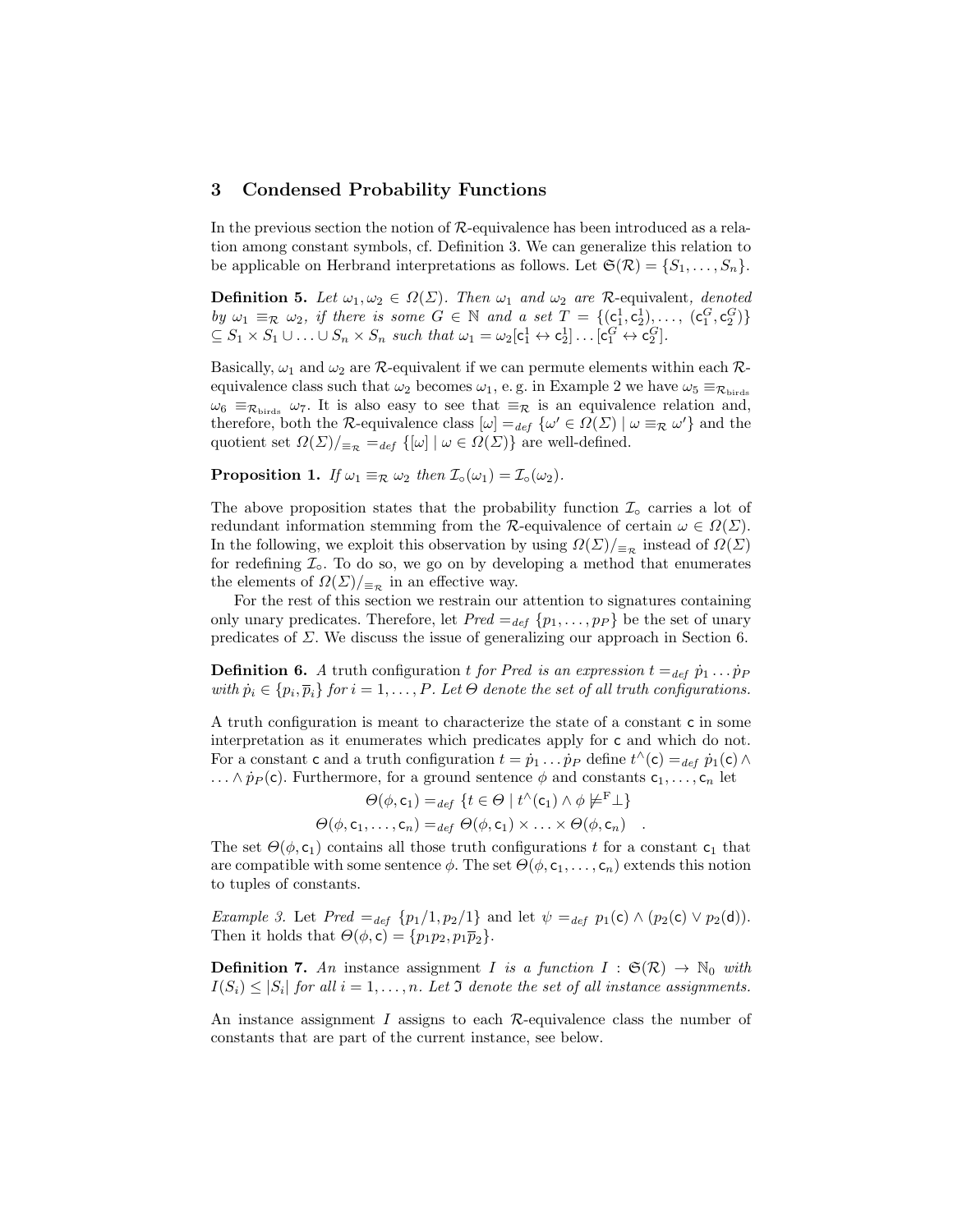**Definition 8.** A reference world  $\hat{\omega}$  is a function  $\hat{\omega}$  :  $\Theta \rightarrow \Im$  that satisfies

$$
\sum_{t \in \Theta} \hat{\omega}(t)(S_i) = |S_i| \quad (for all i = 1, ..., n) \quad . \tag{4}
$$

Let  $\hat{\Omega}$  be the set of all reference worlds.

Basically, a reference world is a function that maps a truth configuration to the number of constants of each  $R$ -equivalence class that satisfy this truth configuration. As we show later, a reference world is a compact representation of  $[\omega]$  for some  $\omega \in \Omega(\Sigma)$ .

*Example 4.* We continue Example [2.](#page-4-2) The set of truth configurations  $\Theta = \{t_1, t_2\}$ with respect to  $\Sigma$  and  $\mathcal{R}_{\text{birds}}$  is given via  $t_1 =$  flies and  $t_2 =$  flies. Consider  $I, I' \in \mathfrak{I}$  with  $I(S_1) = 0, I(S_2) = 2, I'(S_1) = 1, I'(S_2) = 1$  and  $\hat{\omega} \in \hat{\Omega}$  with  $\hat{\omega}(t_1) = I$  and  $\hat{\omega}(t_2) = I'$ . The intuitive description of  $\hat{\omega}$  is that  $\hat{\omega}$  represents a state where the one element of  $S_1$  does not fly and two elements of  $S_2$  do fly.

In the following we show that  $\hat{\Omega}$  is indeed a characterization of the quotient set  $\Omega(\Sigma)|_{\equiv_{\mathcal{R}}}$ . For that, consider the following definition.

**Definition 9.** The equivalence mapping  $\kappa$  is the function  $\kappa : \Omega(\Sigma) \to \hat{\Omega}$  defined as  $\kappa(\omega) =_{def} \hat{\omega}$  with  $\hat{\omega}(p_1 \dots p_P)(S_i) =_{def} |\{c \in S_i \mid \omega \models^F p_1(c) \land \dots \land p_P(c)\}|$ for every  $\dot{p}_1 \dots \dot{p}_P \in \Theta$  and  $i = 1, \dots, n$ .

The function  $\kappa$  maps  $a \omega \in \Omega(\Sigma)$  onto a reference world  $\hat{\omega} \in \hat{\Omega}$  with the intended meaning that  $\kappa(\omega)$  is the (unique) reference world that represents  $\omega$ . It holds that  $\kappa(\omega) = \hat{\omega}$  whenever  $\hat{\omega}$  assigns the same number of elements of an R-equivalence class  $S_i$  to some truth configuration t as  $\omega$  contains specific instances of this truth configuration for elements in  $S_i$ . Also note that  $\kappa$  is surjective.

Let the span number  $\rho_{\hat{\omega}}$  of a reference world  $\hat{\omega} \in \hat{\Omega}$  be defined as<sup>[4](#page-6-0)</sup>

$$
\rho_{\hat{\omega}} =_{def} \prod_{i=1}^{n} \left( \frac{|S_i|}{\hat{\omega}(t_1)(S_i), \dots, \hat{\omega}(t_T)(S_i)} \right)
$$

with  $\Theta = \{t_1, \ldots, t_T\}$ . Note that  $\rho_{\hat{\omega}}$  is well-defined as  $\hat{\omega}(t_1)(S_i) + \ldots + \hat{\omega}(t_T)(S_i) =$  $|S_i|$  for every  $\hat{\omega}$ . The span number of  $\hat{\omega}$  is exactly the number of Herbrand interpretations that are subsumed by  $\hat{\omega}$ .

**Proposition 2.** It holds that  $|\kappa^{-1}(\hat{\omega})| = \rho_{\hat{\omega}}$  for every  $\hat{\omega} \in \hat{\Omega}$ .

The following proposition states that  $\hat{\Omega}$  indeed characterizes  $\Omega(\Sigma)|_{\Xi_{\mathcal{R}}}$ .

**Proposition 3.** The function  $\iota : \Omega(\Sigma)|_{\Xi_{\mathcal{R}}} \to \hat{\Omega}$  with  $\iota([\omega]) = \kappa(\omega)$  is a bijection.

After having established the equivalence of  $\Omega(\Sigma)/_{\equiv_{\mathcal{R}}}$  and  $\hat{\Omega}$  we now turn to the issue of representing  $\mathcal{I}^{\circ}$  on the basis of  $\hat{\Omega}$ .

<span id="page-6-0"></span> $\binom{n}{k_1,\dots,k_r} =_{def} \frac{n!}{k_1!\cdots k_r!}$  is the multinomial coefficient indexed by n and  $k_1,\dots,k_r$  with  $n = k_1 + \ldots + k_r$  and  $\binom{n}{k_1, \ldots, k_r} =_{def} 0$  if any  $k_i < 0$  for  $i = 1, \ldots, n$ .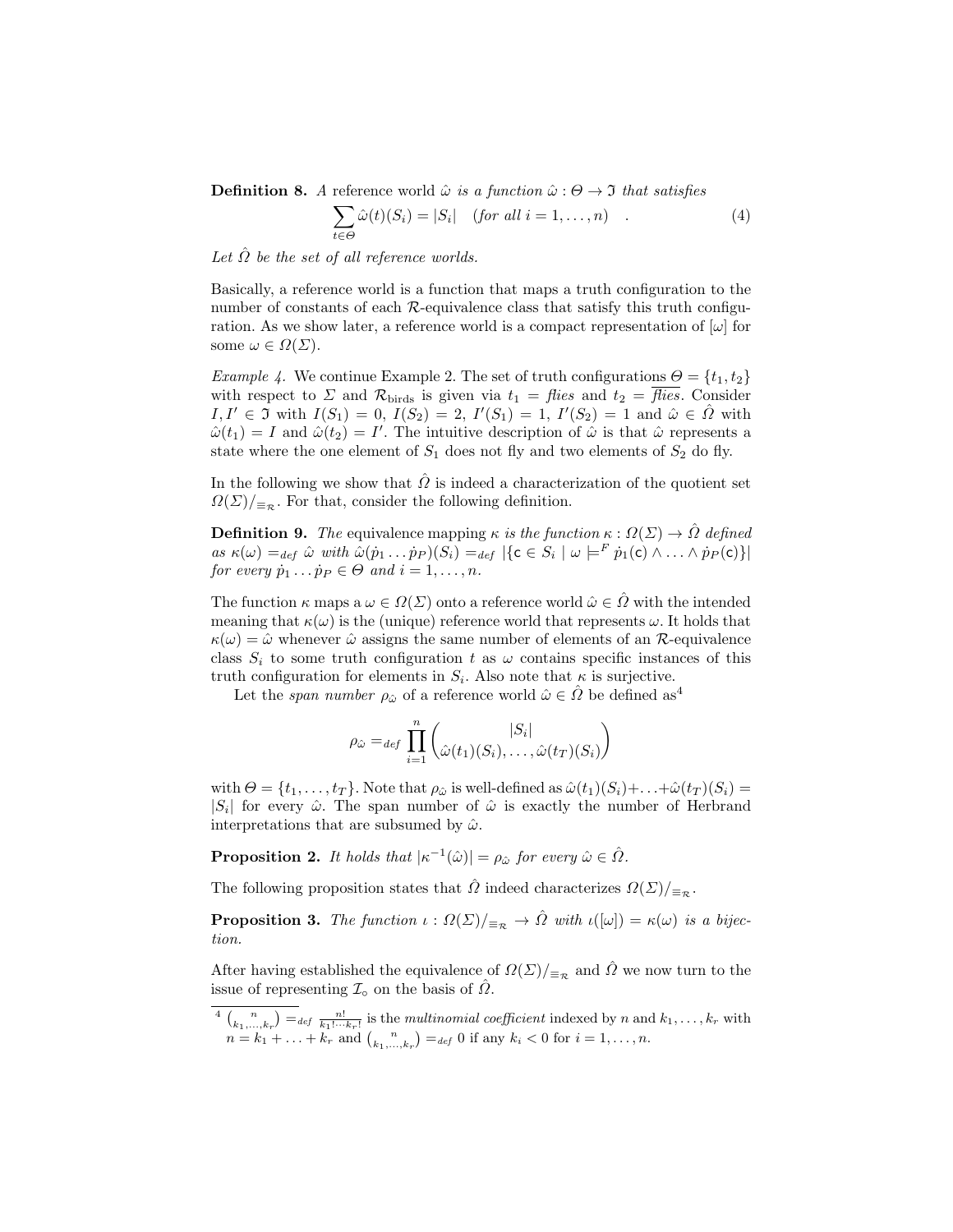**Definition 10.** A probability function  $P: \Omega(\Sigma) \to [0, 1]$  is called prototypically uniform wrt. R iff for  $\omega_1, \omega_2 \in \Omega(\Sigma)$  with  $\omega_1 \equiv_{\mathcal{R}} \omega_2$  it follows that  $P(\omega_1)$  $P(\omega_2)$ .

Note that  $\mathcal{I}_{\circ}(\mathcal{R})$  is prototypically uniform wrt.  $\mathcal{R}$ . Prototypically uniform probability functions can be be concisely represented as follows.

**Definition 11.** Let P be a probability function  $P: \Omega(\Sigma) \to [0, 1]$  that is prototypically uniform wrt. R. Then the condensed probability function  $\hat{P}$  for P is the probability function  $\hat{P}: \hat{\Omega} \to [0,1]$  defined via  $\hat{P}(\hat{\omega}) =_{def} P(\omega)$  for some  $\omega$  with  $\kappa(\omega) = \hat{\omega}$  and for all  $\hat{\omega} \in \hat{\Omega}$ . Let  $\hat{\mathcal{P}}$  denote the set of all condensed probability functions.

As  $\kappa(\omega_1) = \kappa(\omega_2)$  implies  $P(\omega_1) = P(\omega_2)$  for prototypically uniform P the function  $\hat{P}$  is well-defined. It also holds that the mapping between prototypically uniform probability functions and condensed probability functions is bijective.

**Proposition 4.** Let  $P_1, P_2$  be prototypically uniform probability functions wrt.  $\mathcal{R}$ . It holds that  $P_1 = P_2$  iff  $\hat{P}_1 = \hat{P}_2$ .

For a prototypically uniform probability function  $P$ , its condensed probability function  $\hat{P}$ , and a ground sentence  $\psi$  it follows directly by definition that

<span id="page-7-1"></span>
$$
\hat{P}(\psi) =_{def} P(\psi) = \sum_{\omega \in \Omega(\Sigma), \ \omega \models^{\mathrm{F}} \psi} \hat{P}(\kappa(\omega)) \quad . \tag{5}
$$

As one can see, one can determine the probability of any ground sentence using  $\hat{P}$  instead of P. However, the sum in the above equation still considers every  $\omega \in \Omega(\Sigma)$ . In the next section we consider the question of how to determine the probability of  $\psi$  without considering  $\Omega(\Sigma)$  but only  $\overline{\Omega}$  instead.

# <span id="page-7-0"></span>4 Lifted Inference

Looking closer at Equation [\(5\)](#page-7-1) one can see that the probability of a  $\hat{\omega} \in \hat{\Omega}$  may occur more than once within the sum as for different  $\omega, \omega' \in \Omega(\Sigma)$  with  $\omega \models^F \psi$ and  $\omega' \models^{\mathbf{F}} \psi$  it may hold that  $\kappa(\omega) = \kappa(\omega')$ . Therefore, [\(5\)](#page-7-1) can be rewritten to

<span id="page-7-2"></span>
$$
\hat{P}(\psi) = \sum_{\hat{\omega} \in \hat{\Omega}} \Lambda(\hat{\omega}, \psi) \hat{P}(\hat{\omega}) \quad . \tag{6}
$$

with  $\Lambda(\hat{\omega}, \psi) = |\{\omega \in \Omega(\Sigma) \mid \kappa(\omega) = \hat{\omega} \wedge \omega \models^F \psi\}| \in \mathbb{N}_0$ , i.e.,  $\Lambda(\hat{\omega}, \psi)$  is the number of  $\omega \in \Omega(\Sigma)$  in [\(5\)](#page-7-1) that satisfy  $\psi$  and are mapped by  $\kappa$  to  $\hat{\omega}$ . Note, however, that determining  $\Lambda(\hat{\omega}, \psi)$  by its definition above still requires considering all  $\omega \in \Omega(\Sigma)$ . By exploiting combinatorial patterns within the structure of  $\Omega(\Sigma)$ we can avoid considering  $\Omega(\Sigma)$  as a whole and characterize  $\Lambda(\hat{\omega}, \psi)$  as follows.

<span id="page-7-3"></span>**Proposition 5.** Let  $\psi$  be a conjunction of ground literals, let Const $(\psi) = \{c_1, c_2\}$  $\ldots, c_m$ , and let  $\Theta = \{t_1, \ldots, t_T\}$ . Then

$$
\Lambda(\hat{\omega}, \psi) = \sum_{(t'_1, \dots, t'_m) \in \Theta(\psi, \mathsf{c}_1, \dots, \mathsf{c}_m)} \prod_{i=1}^n \begin{pmatrix} |S_i \setminus \mathsf{Const}(\phi)| \\ \alpha_i^{t_1}(t'_1, \dots, t'_m), \dots, \alpha_i^{t_T}(t'_1, \dots, t'_m) \end{pmatrix}
$$
  
with  $\alpha_i^t(t'_1, \dots, t'_m) =_{def} \hat{\omega}(t)(S_i) - |\{k \mid t'_k = t \setminus \mathsf{c}_k \in S_i\}|.$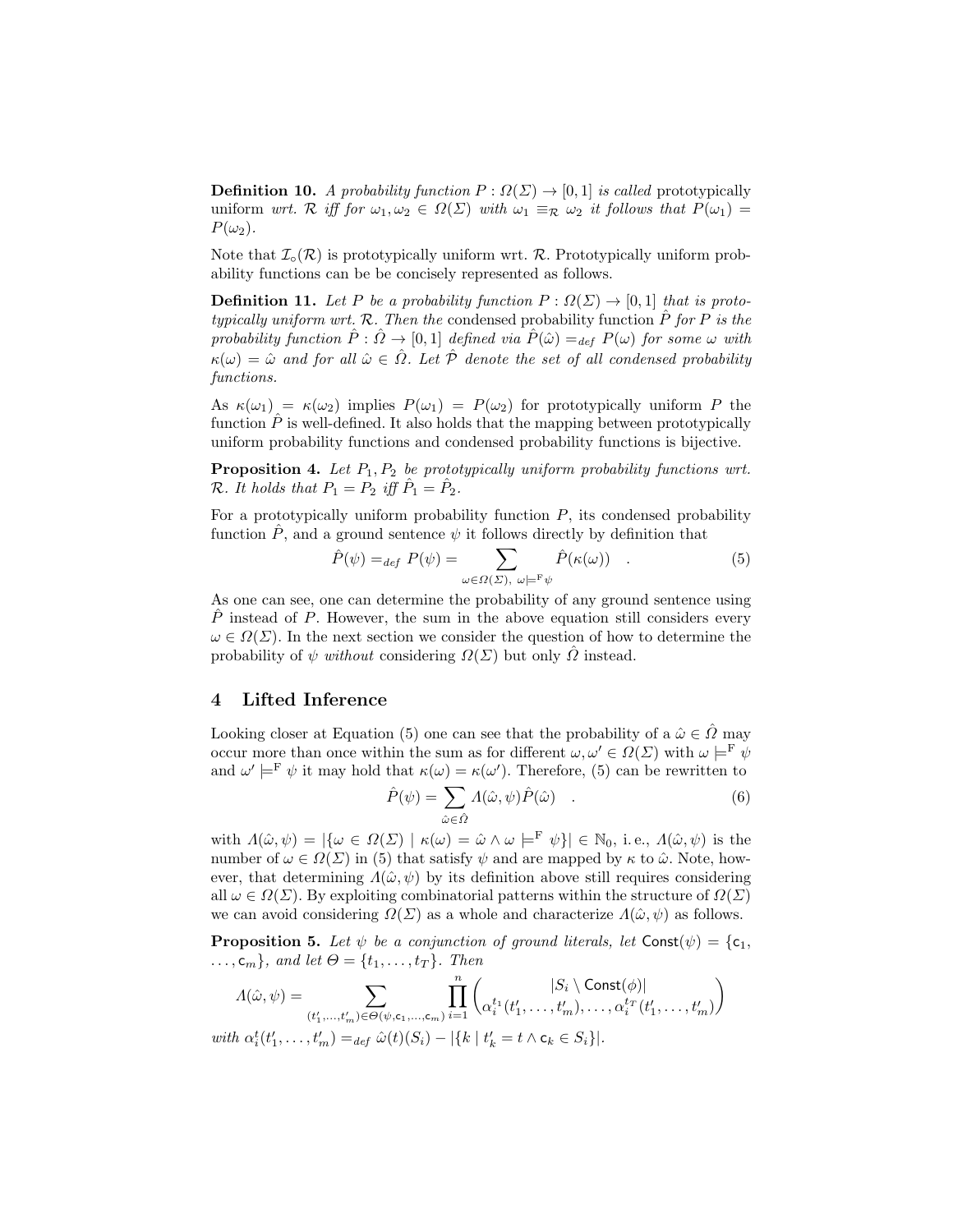Note that there is no more reference to  $\Omega(\Sigma)$  in the above characterization of  $\Lambda(\hat{\omega}, \psi)$ .

In order to determine  $\hat{P}(\psi)$  for an arbitrary ground sentence  $\psi$  remember that  $\psi$  can be rewritten to be in disjunctive normal form. Assume  $\psi$  to be in disjunctive normal form and let  $c(\psi)$  denote the set of conjuncts of  $\psi$ . Then we can write

$$
\hat{P}(\psi) = \sum_{\psi' \in c(\psi)} \hat{P}(\psi') - \sum_{(\psi', \psi'') \in c(\psi)^2, \ \psi' \neq \psi''} \hat{P}(\psi' \wedge \psi'') \quad .
$$

As for  $\hat{P}$ , for every  $\psi', \psi'' \in c(\psi)$  the terms  $\hat{P}(\psi')$  and  $\hat{P}(\psi' \wedge \psi'')$  are well-defined by Equation [\(6\)](#page-7-2) and Proposition [5.](#page-7-3)

So far, we have shown how that  $\hat{P}^*$  compactly represents  $P^* = \mathcal{I}_o(\mathcal{R})$  and that  $\hat{P^*}$  can be used for reasoning just as  $P^*$ . Nonetheless, in order to determine  $\hat{P}^*$  one needs to compute  $P^*$  first using Equation [\(3\)](#page-3-2). In the following, we show that we can modify [\(3\)](#page-3-2) in a straightforward fashion to determine  $\hat{P}^*$  directly. Note, although the approach of condensed probability distributions is applicable to any inductive inference mechanism that obeys prototypical indifference we restrain our attention to  $\mathcal{I}_{\circ}$ .

For a condensed probability function  $\hat{P}$  we define the *entropy*  $H(\hat{P})$  of  $\hat{P}$  to be the entropy of P, i.e.  $H(\hat{P}) =_{def} H(P)$ , which is equivalent to

$$
H(\hat{P}) = -\sum_{\hat{\omega} \in \hat{\varOmega}} \rho_{\hat{\omega}} \hat{P}(\hat{\omega}) \text{Id } \hat{P}(\hat{\omega})
$$

and thus can be determined by just considering  $\Omega$ .

**Proposition 6.** Let S be a set of prototypical uniform probability functions wrt. R and

$$
\hat{\mathcal{S}} =_{def} \{\hat{P} \mid P \in \mathcal{S}\} .
$$

If the probability function  $P_1 = \arg \max_{P \in \mathcal{S}} H(P)$  is uniquely determined so is  $\hat{Q} = \arg \max_{\hat{P} \in \mathcal{S}} H(\hat{P})$  and it holds that  $\hat{Q} = \hat{P}_1$ .

**Proposition 7.** Let  $S =_{def} \{P \mid P \models^{\text{pr}}_{\circ} \mathcal{R} \}$  and let  $S' \subseteq S$  be its subset of prototypical uniform probability functions with respect to  $\mathcal{R}$ . If arg max $_{P \in \mathcal{S}} H(P)$ is uniquely determined then it holds that

$$
\arg \max_{P \in \mathcal{S}'} H(P) = \arg \max_{P \in \mathcal{S}} H(P) .
$$

The implications of the above two propositions are as follows. Instead of determining first  $P^* = \mathcal{I}_0(\mathcal{R})$  via [\(3\)](#page-3-2) and then determining  $\hat{P^*}$  we can directly determine  $\hat{P}^*$  by rewriting [\(3\)](#page-3-2) to

$$
\widehat{\mathcal{I}_{\circ}(\mathcal{R})} = \underset{\hat{P} \in \hat{\mathcal{P}} \text{ and } \hat{P} \models_{\mathcal{S}}^{pr} \mathcal{R}}{\arg \max} H(P) \tag{7}
$$

Note that  $\hat{P} \models_0^{pr} \mathcal{R}$  can be checked directly for  $\hat{P}$  by employing Equation [\(6\)](#page-7-2) and Proposition [5.](#page-7-3)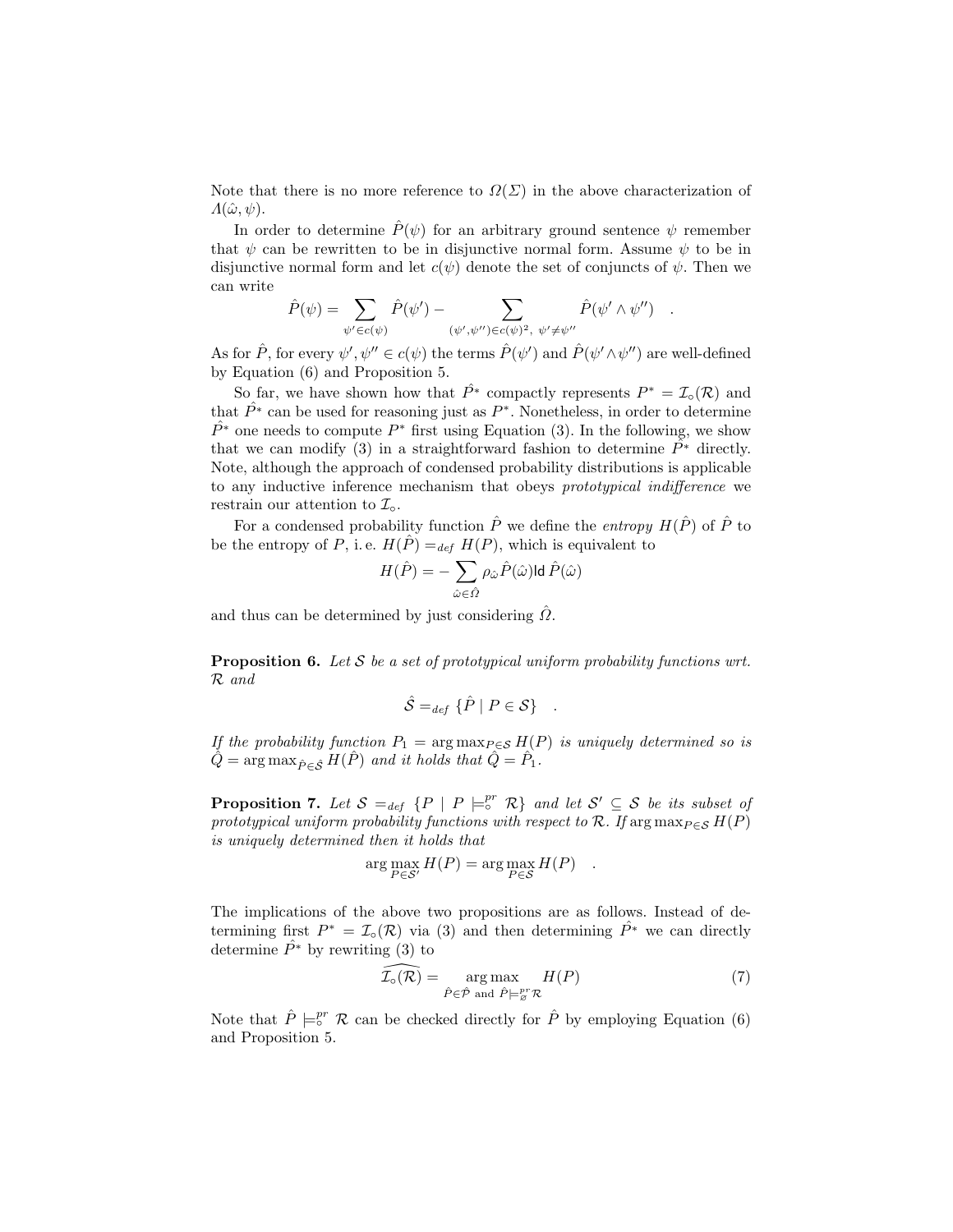#### <span id="page-9-0"></span>5 Analysis

We now analyze the computational benefits of using  $\hat{P^*}$  instead of  $P^* = \mathcal{I}_o(\mathcal{R})$ . In particular, we are interested in the question how the cardinality of  $\hat{\Omega}$  compares to the cardinality of  $\Omega(\Sigma)$  with respect to the number of constants  $|U_{\Sigma}|$ considered. It is easy to see that  $|\Omega(\Sigma)| = 2^{|U_{\Sigma}||Pred|}$  (remember that *Pred* is the set of (unary) predicates in  $\Sigma$ ) and therefore the space needed to represent  $P^*$  is exponential in both  $|U_{\Sigma}|$  and  $|Pred|$ . We do not expect to avoid an exponential blow-up in the number of predicates in Pred but we show that  $|\Omega|$  is not exponential in  $|U_{\Sigma}|$  any more. Remember that each  $\hat{\omega} \in \Omega$  satisfies

$$
\sum_{t \in \Theta} \hat{\omega}(t)(S_i) = |S_i| \quad \text{(for all } i = 1, \dots, n) \quad .
$$

This means, that for each  $\hat{\omega}$  the constants of each  $S_i$  are distributed among the truth configurations in  $\Theta$ . Note that  $|\Theta| = 2^{|Pred|}$ . A distribution of constants of  $S_i$  among  $\Theta$  can be combined with any distribution of constants of  $S_j$  for every  $i \neq j$ , yielding a single reference world  $\hat{\omega}$ . In order to count the number of reference worlds we need to multiply the number of combinations one can distribute the constants of  $S_i$  onto the truth configurations in  $\Theta$  with the number of combinations for every other  $S_j$   $(i \neq j)$ . Then we get

$$
|\hat{\Omega}| = \prod_{i=1}^{n} |\{(l_1, \ldots, l_{2^{|Pred|}}) \in \mathbb{N}_0^{2^{|Pred|}} \mid l_1 + \ldots + l_{2^{|Pred|}} = |S_i|\}| \quad . \tag{8}
$$

Each factor in the product of the above equation represents the number of combinations the constants of a single  $\mathcal{R}$ -equivalence class can be distributed among the possible truth configurations in  $\Theta$ . The condition  $l_1 + \ldots + l_{2^{|Pred|}} = |S_i|$ ensures that each constant is exactly assigned one truth configuration in every combination. Still, Equation [\(8\)](#page-9-1) gives no direct hint on the space needed to represent  $\hat{\Omega}$  in terms of  $|U_{\Sigma}|$  and  $|Pred|$ . But it is possible to rewrite [\(8\)](#page-9-1) as follows.

**Definition 12.** The cardinality generator  $g_c$  is the function  $g_c : \mathbb{N}_0^2 \to \mathbb{N}_0$  defined via

$$
g_c(n_1, n_2) =_{def} \begin{cases} \sum_{i=0}^{n_2} g_c(n_1 - 1, n_2 - i) & \text{if } n_2 > 0 \text{ and } n_1 > 0\\ 1 & \text{if } n_2 = 0\\ 0 & \text{otherwise} \end{cases}
$$

<span id="page-9-1"></span>.

The intuition behind using  $g_c$  to enumerate the number of reference worlds is as follows. The first argument of  $g_c$  is meant to represent the number of truth configurations and the second the number of constants in an  $\mathcal{R}$ -equivalence class. By defining  $g_c(n_1, n_2) = g_c(n_1 - 1, 0) + ... + g_c(n_1 - 1, n_2)$  we say that the number of combinations to distribute  $n_2$  constants on  $n_1$  truth configuration is equal to the number of combinations to distribute zero constants on  $n_1 - 1$  truth configurations plus the number of combinations to distribute one constant on  $n_1 - 1$  truth configurations, and so on. The first case describes a setting where we assign all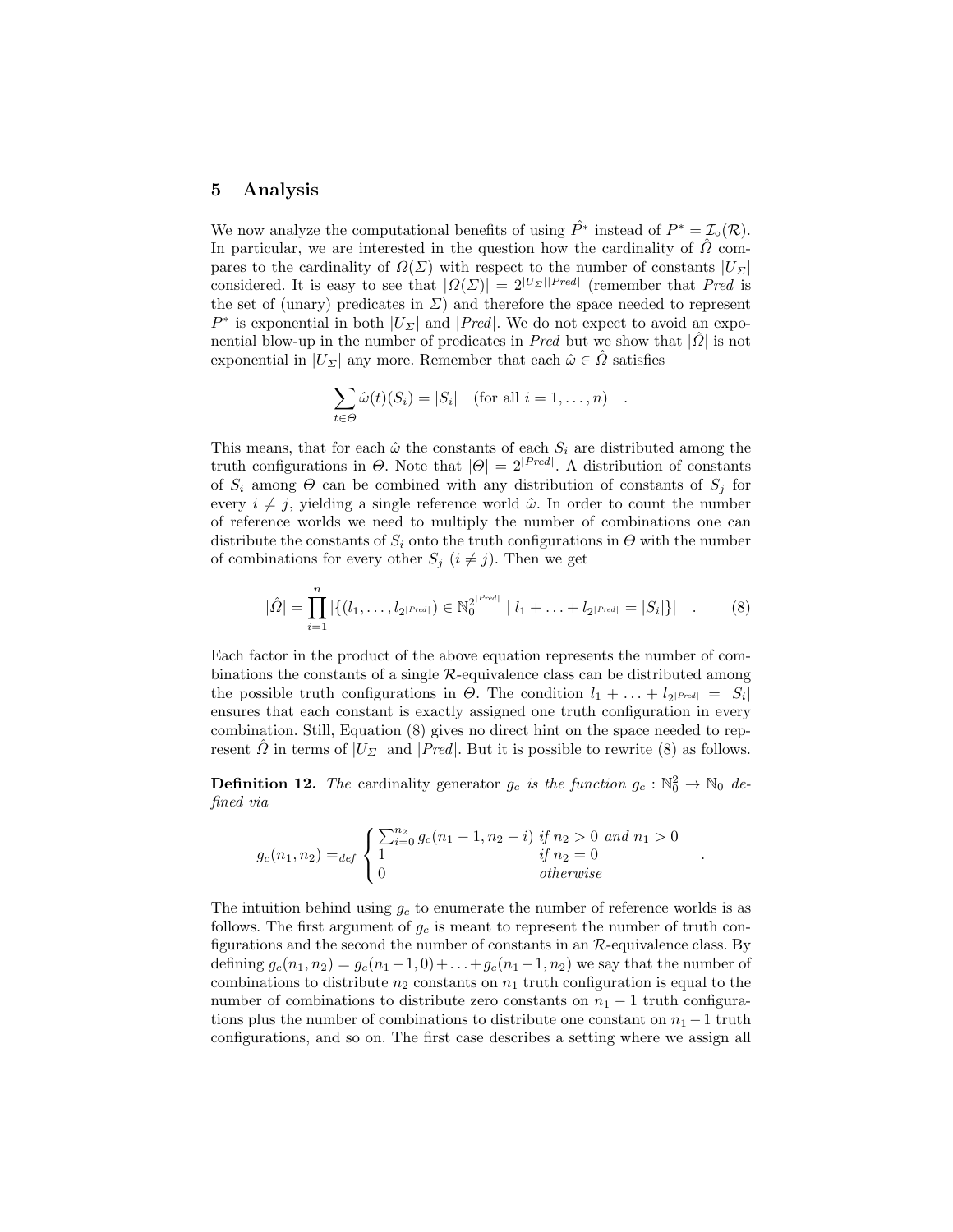$n_2$  constants to the  $n_1$ <sup>th</sup> truth configuration and as there are no remaining constants left this amounts to the number of  $g_c(n_1 - 1, 0)$  remaining combinations. The second case describes a setting where we assign  $n_2 - 1$  constants to the  $n_1$ th truth configuration and the remaining single constant to the remaining  $n_1 - 1$ truth configurations. The final case describes the setting of assigning no constant the  $n_1$ th truth configuration and the remaining  $n_2$  constants to the remaining  $n_1 - 1$  truth configurations. Consider  $g_c(1, 3)$  as the number of combinations to distribute three constants on one truth configuration. Applying the first case of the definition of  $g_c$  yields  $g_c(1, 3) = g_c(0, 0) + g_c(0, 1) + g_c(0, 2) + g_c(0, 3)$  and therefore the number of combinations to distribute three constants on one truth configuration is to assign all three constants to the one truth configuration, or to assign zero, one, or two to it. Obviously, the latter cases are not valid and the only valid assignment is that three constants are assigned to the one truth configuration. Due to the third case in the definition of  $g_c$  the terms  $g_c(0, 1)$ ,  $g_c(0, 2)$ , and  $g_c(0, 3)$  are set to zero.

Proposition 8. It holds that

<span id="page-10-4"></span><span id="page-10-2"></span><span id="page-10-1"></span>
$$
|\hat{\Omega}| = \prod_{i=1}^{n} g_c(2^{|Pred|}, |S_i|) .
$$
 (9)

Still, Equation [\(9\)](#page-10-1) does not allow to get an idea of the size of  $|\hat{\Omega}|$ . However, the function  $g_c$  can be bounded from above as follows.

**Lemma 1.** It holds that  $g_c(n_1, n_2) \leq (n_2 + 1)^{n_1}$  for every  $n_1, n_2 \in \mathbb{N}_0$ .

<span id="page-10-3"></span>**Theorem 2.** It holds that  $|\hat{\Omega}| \leq (|\text{Const}(\mathcal{R})| + 1)(|U_{\Sigma}| + 1)^{2^{|Pred|}}$ .

The obvious observation to be made when comparing  $|\Omega(\Sigma)|$  to the upper bound of  $|\hat{\Omega}|$  is that the latter is not exponential in the number of constants  $|U_{\Sigma}|$ . But note that the complexity increases with respect to  $|Pred|$ . While  $|Q(\Sigma)|$  is exponential in  $|Pred|$ , the above bound for  $|\hat{Q}|$  is exponential in  $2^{|Pred|}$ . However, we believe that this is due to a very coarse estimation in Lemma [1.](#page-10-2) Experiments suggest that  $g_c$  can be much better estimated.

Conjecture 1. It holds that  $g_c(n_1, n_2) \le (n_2 + 1)^{2\lg n_1}$  (with  $\lg 0 = 0$ ).

The above conjecture would result in an upper bound of  $(|\text{Const}(\mathcal{R})|+1)(|U_{\Sigma}|+$  $1$ <sup>2|Pred|</sup> which is far more beneficial than the result of Theorem [2.](#page-10-3) However, until now no formal proof for the above conjecture has been found.

Table [1](#page-11-1) shows some exemplary cardinalities of  $\Omega(\Sigma)$  and  $\overline{\Omega}$  for different values of  $|U_{\Sigma}|$  and  $|Pred|$ . The knowledge base R used to determine the Requivalences classes in  $\Omega$  mentions a single constant yielding  $\mathfrak{S}(\mathcal{R}) = \{\{\mathsf{c}\}, U_{\Sigma}\}\$  $\{c\}\$  for Const $(\mathcal{R}) = \{c\}$ . Table [1](#page-11-1) shows that especially for this kind of scenarios employing  $\Omega$  rather than  $\Omega(\Sigma, D)$  is computationally beneficial. The numbers in Table [1](#page-11-1) also justify the belief in Conjecture [1.](#page-10-4)

# <span id="page-10-0"></span>6 Generalizing Lifted Inference

In contrast to the case without non-unary predicates there is no simple and compact representation of  $\Omega(\Sigma)|_{\equiv_{\mathcal{R}}}$  if  $\Sigma$  contains at least one non-unary predicate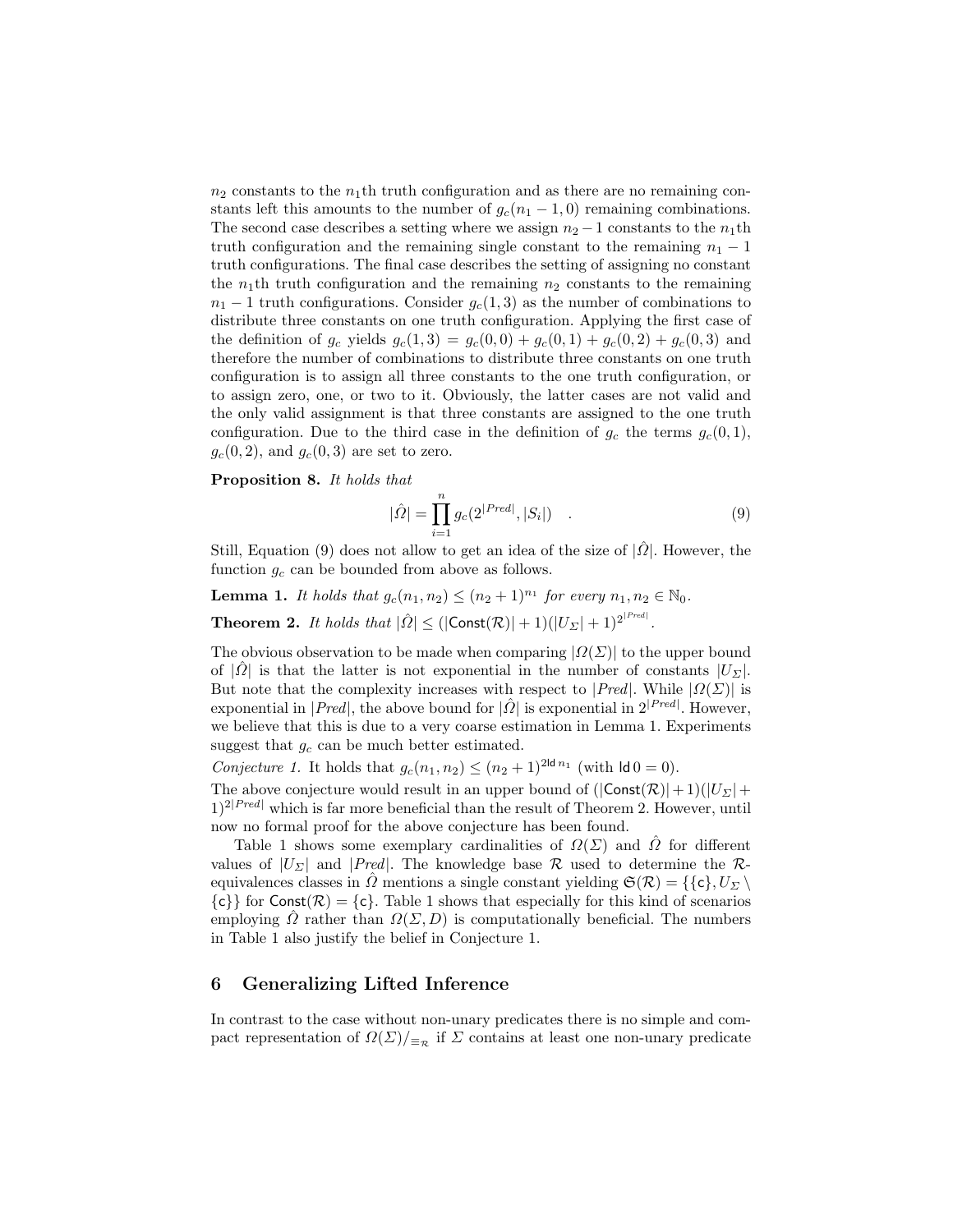|  | $ Pred   U_{\Sigma}    \Omega(\Sigma) $ | $ \varOmega $ |    | $ Pred $ $ U_{\Sigma} $ $ \Omega(\Sigma)   \Omega $ |    |
|--|-----------------------------------------|---------------|----|-----------------------------------------------------|----|
|  |                                         |               |    | 16                                                  | 16 |
|  | -256-                                   | 16            |    | 256                                                 | 64 |
|  | 32 4294967296 64                        |               | 8. | 65536 256                                           |    |

<span id="page-11-1"></span>**Table 1.** Comparison of  $|\Omega(\Sigma)|$  and  $|\hat{\Omega}|$  with respect to a knowledge base R with  $|Const(\mathcal{R})|=1$ 

and, in particular, no compact way to enumerate the elements of  $\Omega(\Sigma)|_{\equiv_R}$ . Consider a predicate  $p/2$  and R-equivalence classes  $S_1$  and  $S_2$ . Then there are six different instantiations of  $p$  that have to be considered as essentially different with respect to R-equivalence. For constants  $c_1 \in S_1$  and  $c_2 \in S_2$  we have the variants  $p(c_1, c_2)$  and  $p(c_2, c_1)$ ; for  $c_1 \in S_i$  we have  $p(c_1, c_1)$  for  $i = 1, 2$ ; for  $c_1, c_2 \in S_i$  with  $c_1 \neq c_2$  we have  $p(c_1, c_2)$  for  $i = 1, 2$ . An extended notion of truth configuration must adhere to this combinatorial observation and also take the relations into account that arise by transitivity. In the unary case, we used truth configurations to be able to enumerate the elements of  $\Omega(\Sigma)|_{\equiv_{\mathcal{R}}}$  in an effective way without considering  $\Omega(\Sigma)$  itself. In the non-unary case there seems to be no simple way to extend the concept of truth configuration. This observation has also been made by Grove et. al. in [\[5\]](#page-14-12) when they attempted to generalize the notion of entropy of an interpretation to non-unary languages, see [\[5\]](#page-14-12) on page 67 for a discussion.

However, the approach of lifted inference developed in this chapter can be applied for non-unary languages by determining first  $\Omega(\Sigma)$  and afterwards (by pair-wise comparisons) merge  $R$ -equivalent interpretations to reference worlds (yielding the quotient set  $\Omega(\Sigma)/_{\Xi_{\mathcal{R}}}$ ). Note that we lose the computational advantage of avoiding to consider the full set  $\Omega(\Sigma)$  in this approach. It is also questionable whether using  $\Omega(\Sigma)|_{\equiv_R}$  instead of  $\Omega(\Sigma)$  for inference is beneficial. Table [2](#page-12-0) shows the cardinalities of both  $\Omega(\Sigma)$  and  $\Omega(\Sigma)|_{\equiv_{\mathcal{R}}}$ , depending on the size of  $U_{\Sigma}$  and with respect to a signature containing a single binary predicate and a knowledge base R with  $\text{Const}(\mathcal{R}) = \emptyset$ . As R mentions no constants there is only one single  $R$ -equivalence class which makes this scenario the simplest imaginable. Nonetheless, the cardinality of  $\Omega(\Sigma)/_{\Xi_{\mathcal{R}}}$ —although being significantly smaller than the cardinality of  $\Omega(\Sigma)$ —still seems to grow exponentially in the number of constants considered. Until now, no formal proofs for lower or upper bounds on the growing behavior of  $|\Omega(\Sigma)|_{\equiv_{\mathcal{R}}}$  have been found. However, Table [2](#page-12-0) gives reason to believe that there is no polynomial upper bound for  $|\Omega(\Sigma)|_{\equiv_{\mathcal{R}}}$  in  $|U_{\Sigma}|$ . As a consequence, lifted inference in RPCL can be doubted to be beneficial at all for non-unary languages.

# <span id="page-11-0"></span>7 Related Work

The notion of lifted inference used in this paper has been adopted from the works [\[11](#page-14-7)[,13,](#page-14-8)[8\]](#page-14-9) which also use this notion to describe effective reasoning procedures for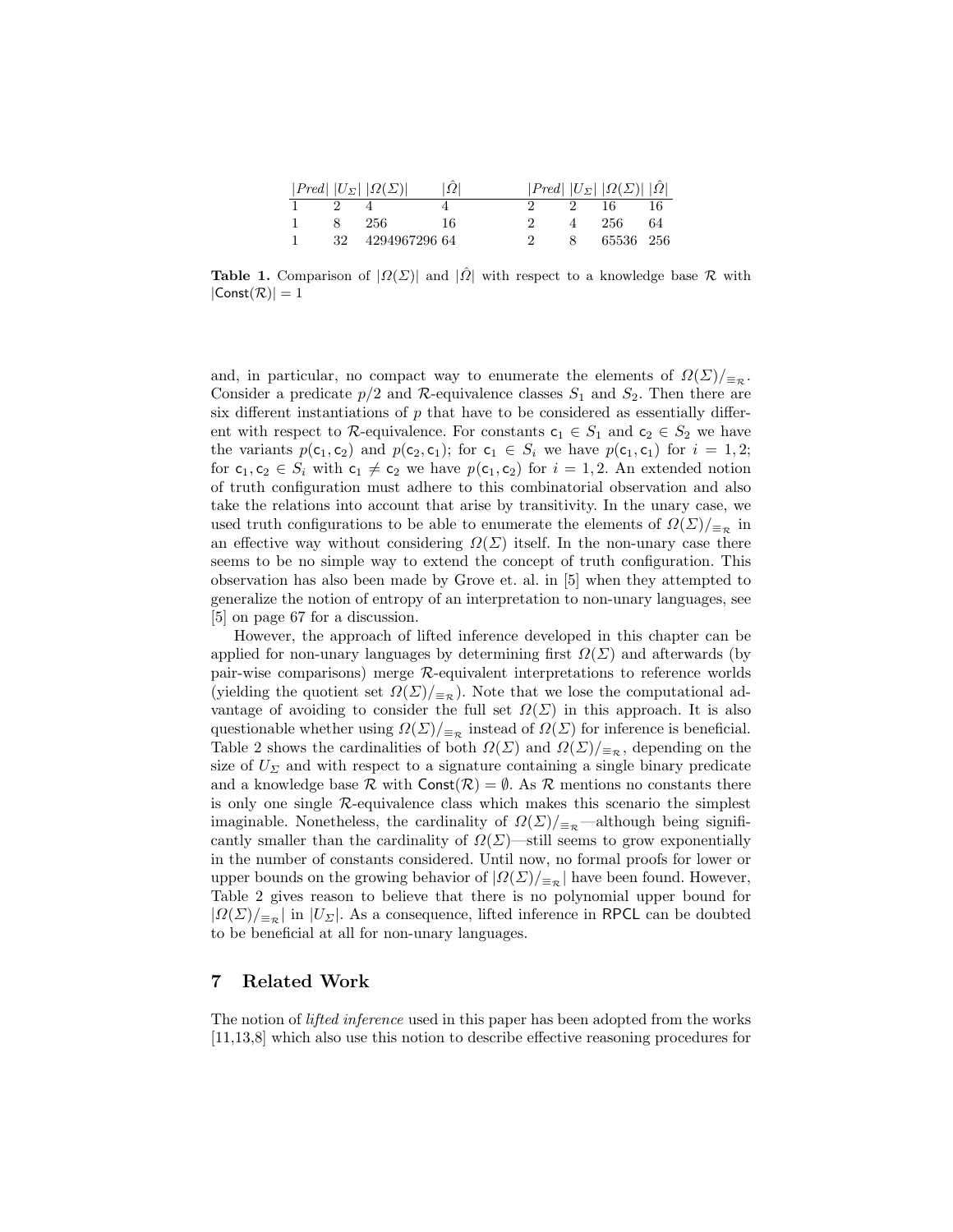|     | $ U_{\Sigma}  \left  \Omega(\Sigma) \right   \Omega(\Sigma) _{\equiv_{\mathcal{R}}}$ |             | $ U_{\Sigma}  \left  \Omega(\Sigma) \right   \Omega(\Sigma) _{\equiv_{\mathcal{R}}}$ |
|-----|--------------------------------------------------------------------------------------|-------------|--------------------------------------------------------------------------------------|
|     |                                                                                      | 512 244     |                                                                                      |
| -16 |                                                                                      | 65536 12235 |                                                                                      |

<span id="page-12-0"></span>**Table 2.** Comparison of  $|\Omega(\Sigma)|$  and  $|\Omega(\Sigma)| = \mathbb{R}$  with respect to a signature that contains a single binary predicate and a knowledge base  $\mathcal R$  with  $\mathsf{Const}(\mathcal R) = \emptyset$ 

relational probabilistic knowledge, see also [\[1,](#page-14-13)[4\]](#page-14-14) for some recent work.. Although the knowledge representation formalisms of those approaches differ to our approach, the motivation and ideas of those approaches are similar to ours. The work [\[13\]](#page-14-8)—which extends work begun in [\[11\]](#page-14-7)—develops an algorithm for lifted probabilistic inference in parametrized belief networks. The basic idea of [\[11,](#page-14-7)[13\]](#page-14-8) is the observation that in order to determine the probability of some query the information used to infer the probability can be partitioned with respect to the information we have for specific individuals. This approach uses the technique of variable elimination to simplify computation of probabilities with respect to equivalencies of undistinguishable constants. We do not give a formal description of the algorithms developed in [\[11,](#page-14-7)[13\]](#page-14-8) but rather give an idea of the approach by means of an example. Consider the clause  $c =_{def} (p(X) | q(X, Y), r(Y))$  and a function  $\mathsf{cpd}_c$  (conditional probability distribution) which maps each possible truth configuration to a probability, e.g.  $\mathsf{cpd}_c(\mathsf{true},\mathsf{true},\mathsf{false}) = 0.7$  states that the probability of observing  $p(c_1)$  given that  $q(c_1, c_2)$  is true and  $r(c_2)$  is false is 0.7 (for all constant symbols  $c_1, c_2$ ). Note that c can be instantiated using different assignments for Y but with the same X. In this case, one can employ a combining rule such as *noisy-or* [\[10\]](#page-14-1) to aggregate probabilities, i.e., the *noisy-or* of two probabilities  $p_1$  and  $p_2$  is defined as  $1-(1-p_1)(1-p_2)$ . Let now  $E_{n,m} =_{def}$  ${q(c, d_1), \ldots, q(c, d_{n+m})} \cup {r(d_1), \ldots, r(d_n), \neg r(d_{n+1}), \ldots, \neg r(d_{n+m})}$  be some observed evidence with  $n, m \in \mathbb{N}$  and consider determining the probability  $P(p(c)|E)$ . In e.g. ordinary BLPs [\[3,](#page-14-0) Ch. 10] one has to instantiate a ground Bayesian network for the node  $p(c)$  with parents  $q(d_1), \ldots, q(d_{n+m}), r(c, d_1), \ldots$ ,  $r(\mathsf{c}, \mathsf{d}_{n+m})$ , and combine the probabilities using *noisy-or*. This amounts to

$$
P(p(c) | E) = 1 - (1 - P(p(c) | q(c, d_1), r(d_1))) \cdot ... \cdot (1 - P(p(c) | q(c, d_{n+m}), r(d_{n+m})))
$$

Note that we have the same information for the constant symbols  $d_1, \ldots, d_n$  and  $d_{n+1}, \ldots, d_m$ , respectively. It follows that

$$
P(p(\mathbf{c}) | q(\mathbf{c}, \mathbf{d}_1), r(\mathbf{d}_1)) = \dots = P(p(\mathbf{c}) | q(\mathbf{c}, \mathbf{d}_n), r(\mathbf{d}_n))
$$
  
= cpd<sub>c</sub>(true, true)  

$$
P(p(\mathbf{c}) | q(\mathbf{c}, \mathbf{d}_{n+1}), r(\mathbf{d}_{n+1})) = \dots = P(p(\mathbf{c}) | q(\mathbf{c}, \mathbf{d}_{n+m}), r(\mathbf{d}_{n+m}))
$$
  
= cpd<sub>c</sub>(true, true, false)

and therefore

$$
P(p(\mathbf{c})\,|\,E) = 1 - (1 - \mathsf{cpd}_c(\mathsf{true}, \mathsf{true}, \mathsf{true}))^n (1 - \mathsf{cpd}_c(\mathsf{true}, \mathsf{true}, \mathsf{false}))^m \; .
$$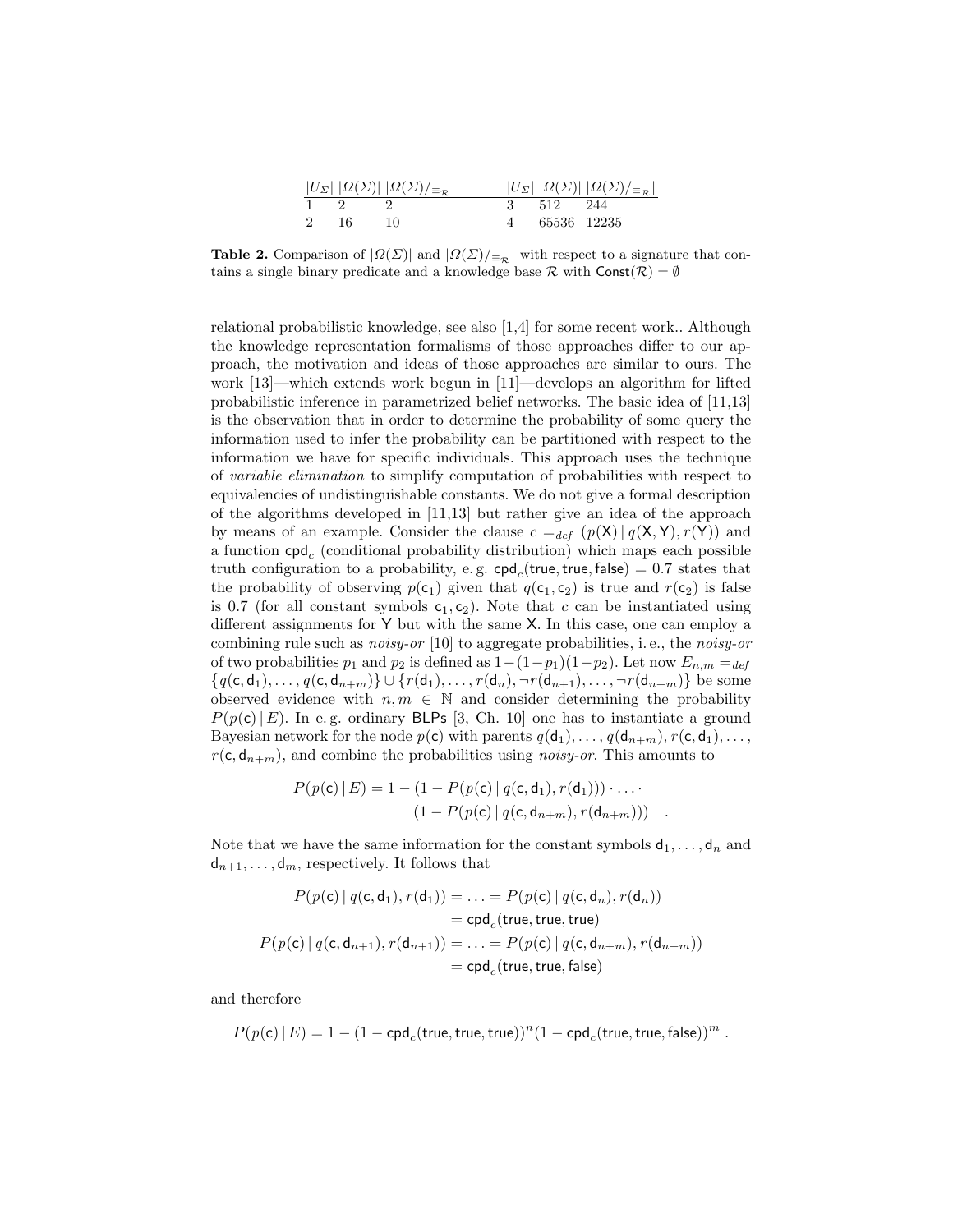As one can see, we can avoid grounding the full BLP by just considering prototypical groundings for c. In  $[11,13]$  $[11,13]$  this idea is elaborated and a series of algorithms is developed that apply this approach to general parametrized belief networks (or BLPs). Obviously, the ideas of [\[11,](#page-14-7)[13\]](#page-14-8) are very similar to ours and differences lie mainly on the framework used for knowledge representation and the technical implementation. The work [\[11\]](#page-14-7) uses parametrized belief networks and inference bases on Bayesian networks and [\[13\]](#page-14-8) uses a framework similar to MLNs [\[3,](#page-14-0) Ch. 12]. However, note that both formalisms are first-order extensions of probabilistic networks but we use RPCL and inference based on the principle of maximum entropy. Furthermore, we developed an explicit computational model for representing prototypical uniform probability functions and showed that the use of this model is beneficial in terms of computational complexity. In [\[11\]](#page-14-7) no hints on the computational advantages of applying first-order variable elimination are given but [\[13\]](#page-14-8) gives an experimental evaluation that resembles our observations from Conjecture [1.](#page-10-4)

# <span id="page-13-0"></span>8 Summary and Conclusion

We developed a computational account for effective probabilistic inference with relational probabilistic conditionals. In particular, we introduced the notions of reference worlds and condensed probability functions which allow for a compact representation of probability functions that arise from the application of inference operators satisfying prototypical indifference. Condensed probability functions are defined on the set of reference worlds and exhibit the same reasoning behavior as the original probability functions, given that those are indifferent with respect to constants from the same R-equivalence class. Furthermore, we showed that the inference operators from [\[6\]](#page-14-3) can be modified in order to compute the condensed maximum entropy function in a single step without considering the Herbrand interpretations at all. We analyzed the computational benefits of our approach and concluded that we avoid the exponential blow-up in the number of constants that have to be considered. Our approach is—using the given formalization—only applicable for unary languages and we briefly discussed the issues that arise when considering non-unary languages.

The approach developed in this paper gives some first directions for efficient implementation of reasoning based on the principle of maximum entropy. However, the work reported is only a first step towards this goal and suffers from two major discrepancies. Firstly, we restricted lifted inference to the case of unary languages which, in practice, is a demand that cannot be easily fulfilled. One of the main advantages of first-order extensions of probabilistic reasoning is the capability to reason over relations. However, note that even by restricting attention to unary languages we do not get the equivalence to propositional probabilistic models due to our semantical notions. For example, the knowledge base  $\mathcal{R} =_{def} \{ (flies(X))[0.9], (flies(tweety))[0.3] \}$  cannot be represented using a propositional probabilistic model that exhibits the same inference behavior. Secondly, in order to determine the (condensed) maximum entropy model of a knowledge base  $\mathcal R$  we have to solve a complex optimization problem. However,